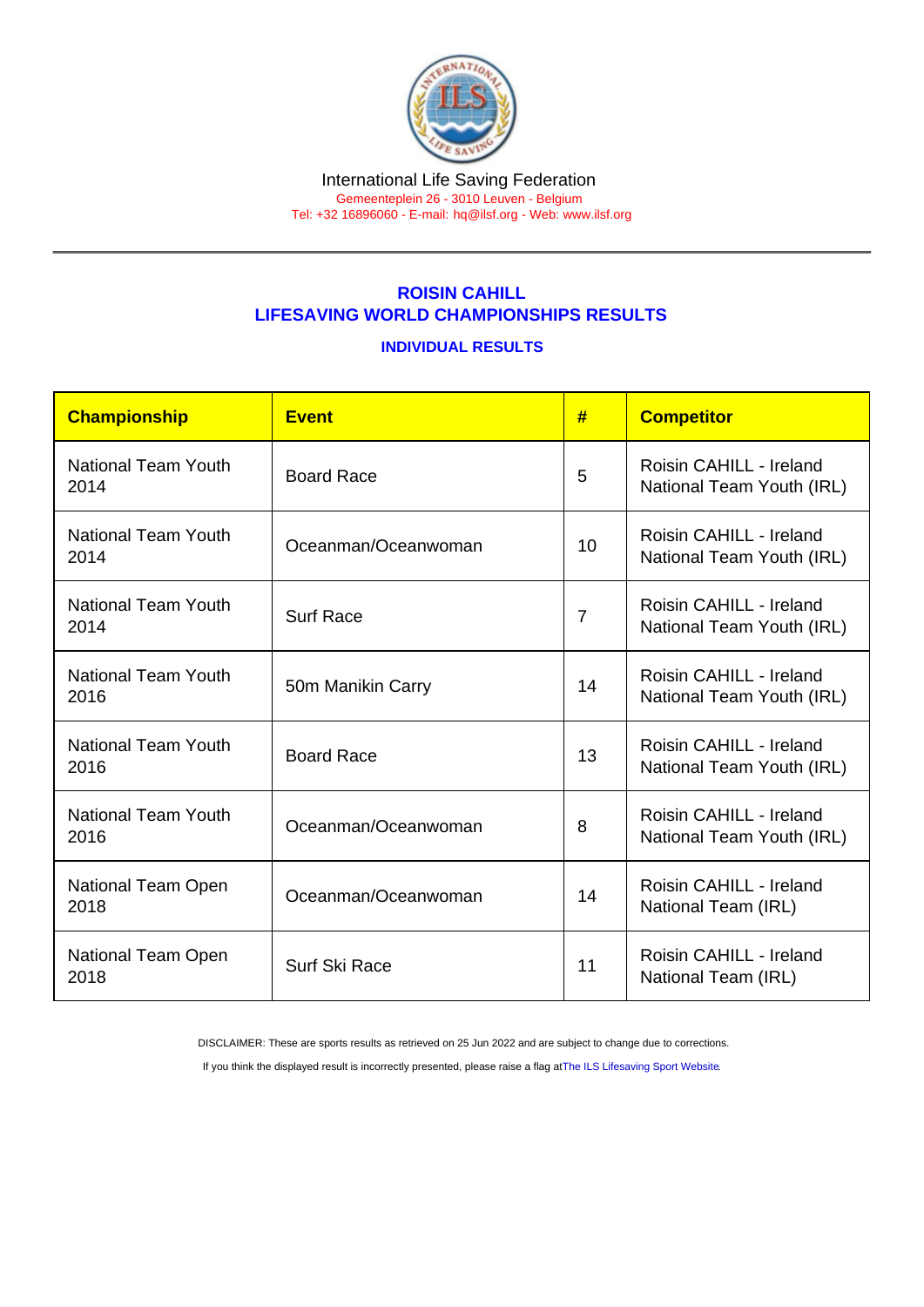## ROISIN CAHILL LIFESAVING WORLD CHAMPIONSHIPS RESULTS

## TEAM RESULTS

| Championship                       | <b>Event</b>              | #              | <b>Competitors</b>                                                                                                           |
|------------------------------------|---------------------------|----------------|------------------------------------------------------------------------------------------------------------------------------|
| <b>National Team Youth</b><br>2016 | Line Throw                | 1              | <b>Ireland National Team Youth</b><br>(IRL)<br>Denise BOLGER, Roisin<br><b>CAHILL</b>                                        |
| <b>National Team Youth</b><br>2014 | <b>Board Rescue Race</b>  | 2              | <b>Ireland National Team Youth</b><br>(IRL)<br>Lily BARRETT, Roisin<br><b>CAHILL</b>                                         |
| <b>National Team Youth</b><br>2016 | <b>Board Rescue Race</b>  | 3              | <b>Ireland National Team Youth</b><br>(IRL)<br>Roisin CAHILL, Amy<br><b>O'BRIEN</b>                                          |
| National Team Open<br>2018         | <b>SERC</b>               | $\overline{4}$ | Ireland National Team (IRL)<br>Denise BOLGER, Bernard<br>CAHILL, Roisin CAHILL,<br>Joseph MOONEY                             |
| <b>National Team Youth</b><br>2014 | Oceanman/Oceanwoman Relay | 5              | <b>Ireland National Team Youth</b><br>(IRL)<br>Lily BARRETT, Denise<br><b>BOLGER, Roisin CAHILL,</b><br><b>Brodie EDMEAD</b> |
| <b>National Team Youth</b><br>2016 | <b>SERC</b>               | 6              | <b>Ireland National Team Youth</b><br>(IRL)<br>Denise BOLGER, Roisin<br>CAHILL, Rory MCEVOY, Bill<br><b>MILNE</b>            |